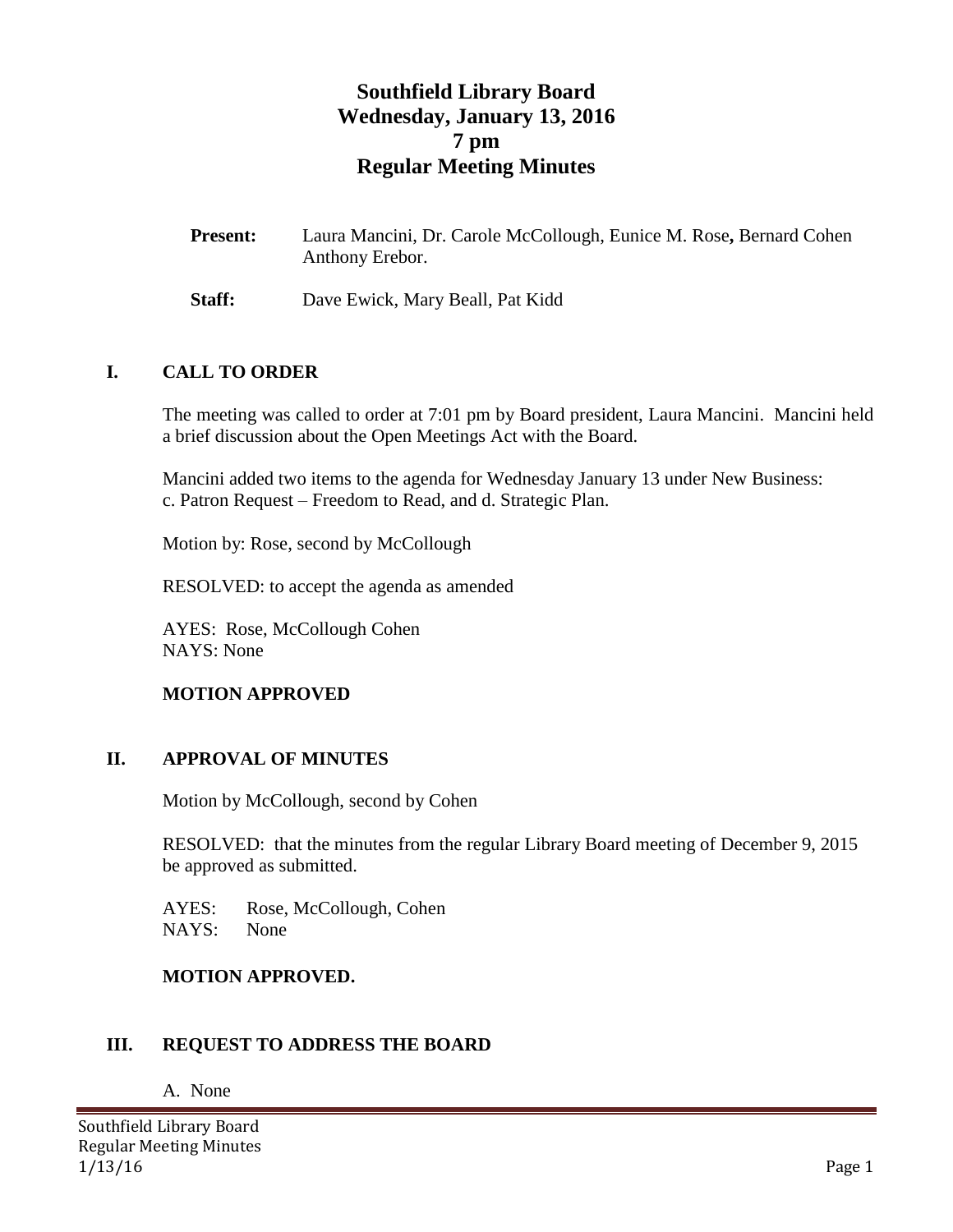# **IV. TREASURER'S REPORT**

A. The Revenue Report and Library External Accounts Balance Report was distributed to the Board and discussed.

Mr. Ewick discussed the library's financial standing as of December 2015.

Motion by McCollough supported by Ms. Rose

RESOLVED: that the Treasurer's Report of December 2015 be approved as submitted.

AYES: Cohen, McCollough, Rose NAYS: None

# **MOTION APPROVED.**

# **V. REPORTS**

- A. Jr. Library Board Report: Anthony Erebor noted that the group met the new Teen Librarian Ashley Finkbeiner and they are excited to work with her. He also told the board that the Jr. Library Board will be holding a bake sale for staff on Feb. 9.
- B. Deputy Librarian's Report: Mary Beall
	- Building Update: The roof inspection was completed and the roof looks in very good shape, needing only a few repairs.

A personal and workplace safety program will be held on Friday, January 15 for all staff. Officer Kelly Buckberry, head of Southfield Crime Prevention, will conduct the program.

 Staffing Update: Ashley Finkbeiner, new Teen Librarian, started this week. The new Aides have been doing a terrific job keeping materials shelved, and cleaning up the shelves.

# **VI. OLD BUSINESS**

A. Northland Art: The Board discussed placing the Boy/Bear outside, the costs, where to be located. The Board requested that the DIA be contacted to assess restoration and if being placed outside will harm the sculpture.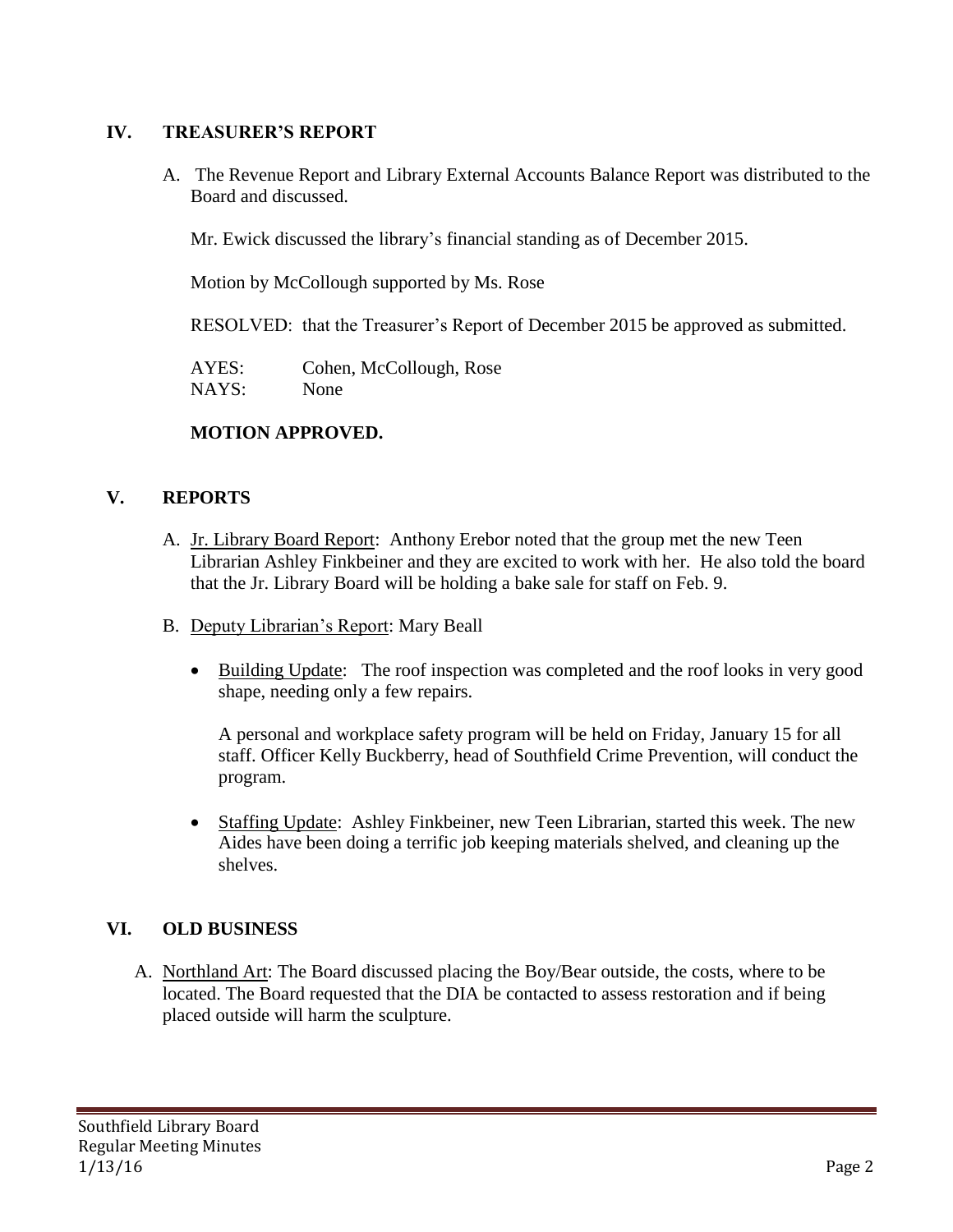B. Board Vacancy: Terry Selman has been appointed as the new Library Board Member. Ms. Selman will begin serving with the next board meeting on February 10, 2016.

### **VII NEW BUSINESS**

A. Metro Times: The Board discussed a request to display the free publication Metro Times in the library.

RESOLVED: that the Metro Times would not be displayed in the library as the magazines can be picked up at other local facilities.

AYES: Mancini, McCollough, Cohen ABSTAINED: Rose NAYS: None

MOTION APPROVED.

B. RFP for Strategic Plan: A plan will be presented to the City's purchasing agent to hire a consulting firm to assist in creating a new strategic plan.

Mr. Ewick requested that each Board member brings in two goals they would like the library to tackle.

C. New computers: Public computers will be replaced. There was a discussion as to whether to use fund balance, gift funds or LBA.

# **VII ALL OTHER BUSINESS**

- A. Programming:
- B. Correspondence:
- C. Other upcoming events

### **VIII PUBLIC COMMENTS**

NONE.

### **IX ADJOURNMENT**

Motion by Ms. Rose and supported by Mr. Cohen

RESOLVED: The Library Board meeting December 9, 2015 is adjourned.

AYES: Mancini, Cohen, McCollough Rose

NAYS: None

# **MOTION APPROVED**.